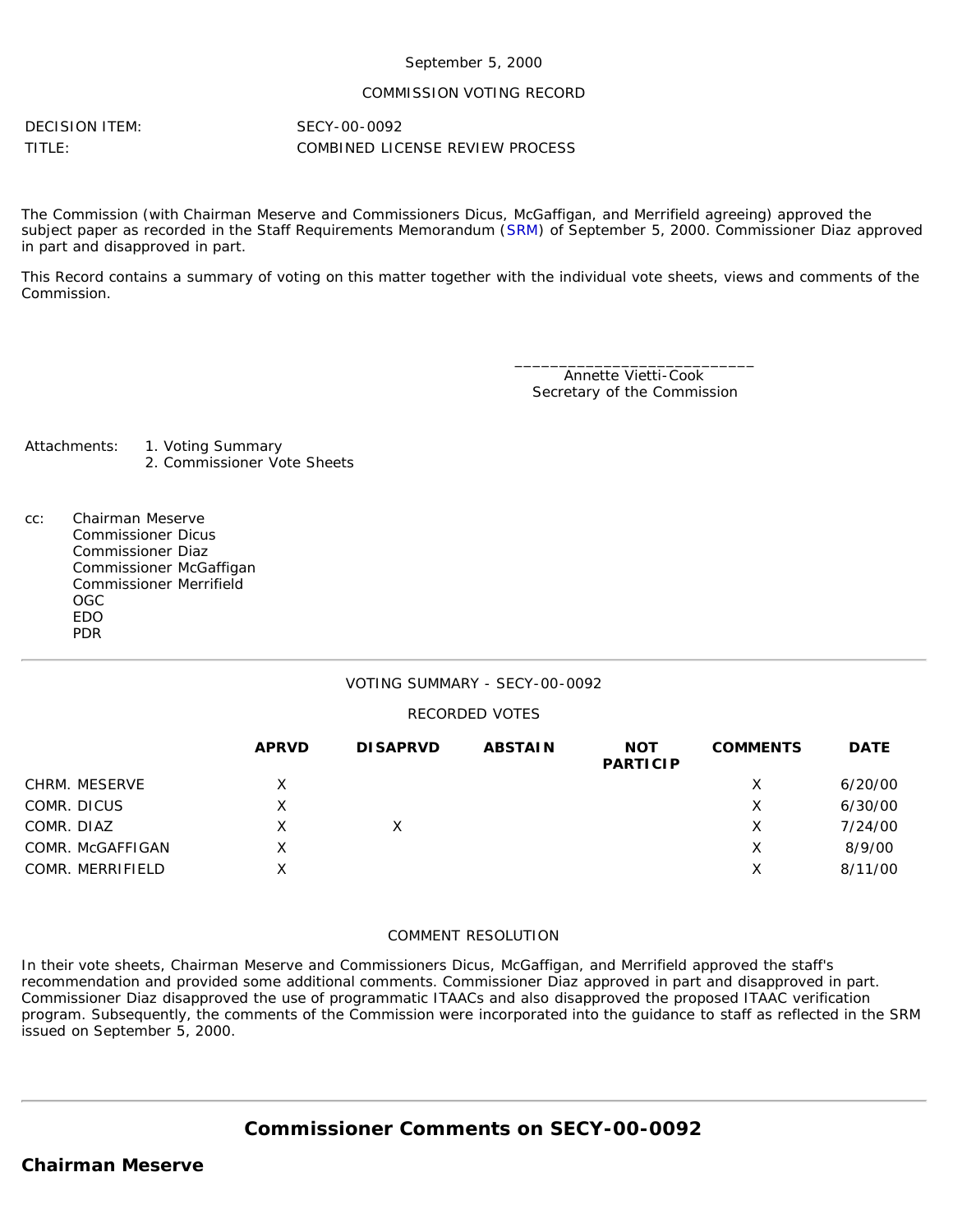I approve the Combined Operating License (COL) review process as recommended by the staff, subject to the following comments.

I note that the staff plans to develop a rule for certifying that ITAAC have been met. The staff should specifically seek comment on the scope of the ITAAC for programmatic areas (e.g., QA programs, fitness for duty) in connection with the rulemaking. To the extent that changes to the reactor oversight program may have a bearing on aspects of the ITAAC verification program, the staff should ensure consistency between the agency's inspection program and any site-specific inspection guidance for ITAAC verification. Moreover, the staff should take note of changes in QA requirements that may result from agency initiatives in risk-informed regulation to ensure consistency between the requirements imposed on ITAAC for future plants and requirements for currently operating plants.

I approve the form and content of the generic COL as proposed by staff in Attachment 2 to the SECY paper. The generic COL appears to contain the necessary generic limitations and conditions to assure safe construction and operation. Any plantspecific limitations or conditions should be added to plant-specific COLs, as appropriate, as is the case of current Part 50 licenses.

Although it is not now apparent when the NRC will receive an application for a COL, the time to put in place an efficient process for assuring that any future plants provide adequate protection of the public health and safety and the environment is now. Continued effort to refine the regulatory process for licensing future plants is an important initiative for the agency.

### **Commissioner Dicus**

I approve the staff's recommendations concerning 1) the ITAAC verification program, 2) the treatment of QA uncertainties related to ITAAC verification, and 3) the form and content of a generic combined license.

I agree with the Chairman that the efforts to refine the regulatory process for licensing future plants remains an important initiative. Recognizing that some substantial work remains in this area, the staff should continue to work with stakeholders to receive feedback on key issues, such as programmatic ITAAC. I support the concept of resolving these type issues in the context of Part 52 rulemaking. However, the timeline for Part 52-related rulemaking activities should not unnecessarily delay bringing significant issues to the Commission's attention for resolution. Efforts to identify, understand and resolve issues early will only provide greater certainty and confidence in the rulemaking process.

# **Commissioner Diaz**

The U.S. Congress intended, and our stakeholders deserve a clear and predictable combined license (COL) process. I believe that having licensing information reviewed by the NRC at the earliest possible time fulfills this goal and is of benefit to the agency, the potential licensee, and the public. Therefore, I agree with the staff that a COL applicant should submit up front all the relevant information that is necessary for reviewing a construction permit as well as an operating license, including detailed construction plans. In this regard, I am mindful that, although it is the Department of Energy's responsibility to keep nuclear power as an option for meeting our nation's energy needs, the NRC should discharge its responsibility in a manner in which, after ensuring the public's health and safety, does not diminish the viability of the option.

I approve, for Commission review, the staff's proposal to develop a requirement for a plant-specific probabilistic risk assessment (PRA) in the upcoming Part 52 rulemaking. [10 CFR 52.47\(](http://www.nrc.gov/reading-rm/doc-collections/cfr/part052/part052-0047.html)v) already requires that a design-specific PRA be part of the application for a standard design certification. In contrast, [10 CFR 52.79](http://www.nrc.gov/reading-rm/doc-collections/cfr/part052/part052-0079.html)(c) requires that a COL application include inspections, tests, analyses, and acceptance criteria (ITAAC). In this paper, the Commission is being asked to approve having the ITAAC include "programmatic" activities. I believe this expansion is contrary to the understanding of ITAAC to which the Commission agreed in the late 1980's, i.e., that ITAAC would apply only to "hardware." Given the experience the NRC and the industry has gained in the intervening years and the recent regulatory reforms undertaken by the NRC, particularly in the area of risk insights, I believe there is no need for such an expansion of ITAAC. According to Part 52, a COL applicant will have to comply with most of the requirements in Part 50, including inspections and enforcement.<sup>[\(1\)](#page-4-0)</sup> Moreover, the Commission granted design certifications to the Westinghouse AP600, the ABB/CE System 80+, and the GE ABWR without "programmatic" ITAAC. Therefore, I question the advisability of now interjecting the subjectivity of "programmatic" ITAAC into the COL process and disapprove the staff's proposal to treat QA deficiencies related to ITAAC.

I also do not approve, at this time, the proposed ITAAC verification program as it seems premature. I do believe that as we gain experience from implementing the revised reactor oversight process, as well as other Commission risk-informed initiatives, risk insights will be gained that will be useful for this purpose. To minimize uncertainty and ensure regulatory stability, the staff should make any necessary adjustments as part of the revision to Part 52 and not wait until future nuclear plant applications are announced.

I approve the form and content of the generic COL in Attachment 2 to SECY-00-0092 and the staff's proposal to require applicants to certify that ITAAC have been met, provided that "programmatic" ITAAC are not included.

# **Commissioner McGaffigan**

Having reviewed this paper, letters from NEI, EPRI and Westinghouse concerning the paper, the Commission's 1989 Part 52 rulemaking and the statutory changes pertaining to licensing of advanced reactors in the Energy Policy Act of 1992, I approve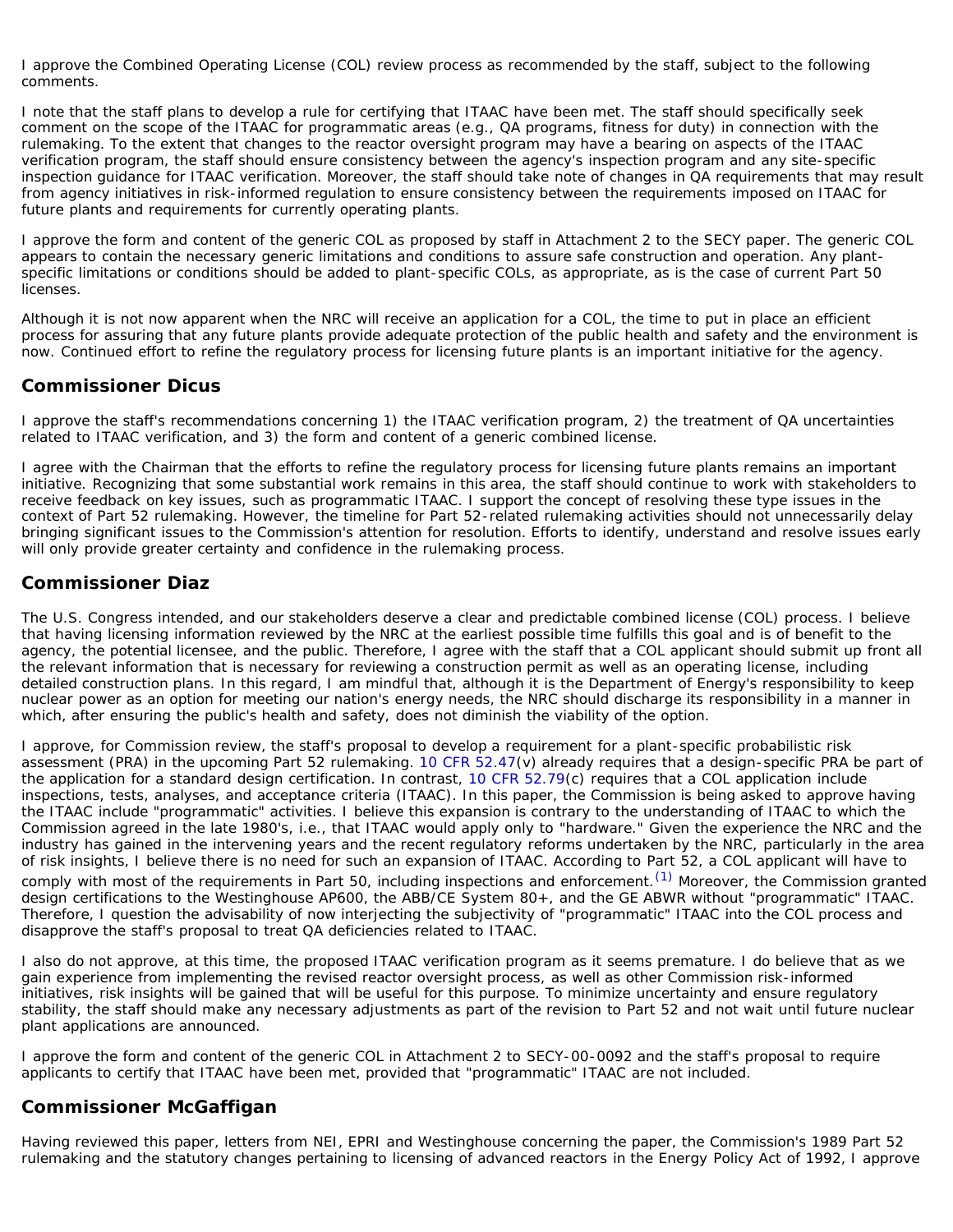the staff's recommendations subject to the following comments.

The Commission obviously spent a great deal of time and effort in developing Part 52 more than a decade ago. The Commission was trying to design as predictable a process as possible with as many issues resolved as possible at the combined license (COL) application stage and with as few issues remaining as possible when construction is complete and operation is to begin. In the 1989 rule they did this in part by requiring in section 52.79(c) that the COL applicant submit "the proposed inspections, tests and analyses which the licensee shall perform and the acceptance criteria therefor which are necessary and sufficient (emphasis added) to provide reasonable assurance that, if the inspections, tests and analyses are performed and the acceptance criteria met, the facility has been constructed and will operate in conformity with the combined license, the provisions of the Atomic Energy Act, and NRC's regulations." In section 52.103, the Commission in 1989 then limited the grounds for a possible second hearing prior to fuel loading to whether "one or more of the acceptance criteria in the combined license have not been met and, as a result, there is good cause to modify or prohibit operation." In the Energy Policy Act of 1992, Congress essentially adopted the Commission's framework, but went further (in section 189.a.(1)(B)(iii) of the Atomic Energy Act) and granted the Commission authority to permit interim operation while a hearing proceeded if, after considering the petitioners' prima facie showing and answers thereto, the Commission determines there will be reasonable assurance of adequate protection during interim operation.

The industry now argues that the 1989 Commission and the 1992 Congress envisioned inspections, tests, analyses, and acceptance criteria (ITAAC) as wholly objective measures limited to facility hardware issues. I am afraid that this is not consistent with the 1989 Statements of Consideration. That Commission did not believe that "every finding the Commission must make before operation begins under a combined license will necessarily always be based on wholly self-implementing acceptance criteria." Indeed they postulated that "trying to assure that the tests, inspections and related acceptance criteria in the combined license are wholly self-implementing may well only succeed in introducing inordinate delays into the hearing on the application for a combined license."

ITAAC are described both in statute and in our rule as "necessary and sufficient (emphasis added) to provide reasonable assurance..... " The word "sufficient" denotes that ITAAC must comprehensively cover matters which are of concern to a decision on operation and inevitably brings in programmatic, non-hardware matters. By allowing the Commission to authorize interim operation while any hearing proceeds, the Congress tried to limit the financial uncertainty of a licensee to the maximum extent possible while allowing for very focused public involvement at this late stage of the process.

The real issue, it seems to me, is how tightly the acceptance criteria for programmatic ITAAC can be drafted to make them as objective as possible. That issue should continue to be discussed by the staff with stakeholders in the context of the proposed rulemaking for certifying ITAAC. I agree with the Chairman that changes in QA requirements that may result from agency initiatives in risk-informed regulation need to be taken into account by the staff and industry in developing QA ITAAC for future plants.

I also agree with the Chairman that the continued effort to refine the regulatory process for licensing future plants is an important initiative for the agency. The fact that a new COL application may be a long way off should not deter the staff from addressing these issues now, in order to be prepared with an effective and efficient process.

# **Commissioner Merrifield**

I approve the staff's recommendations outlined in SECY-00-0092. Specifically, I approve:

- 1. the proposed ITAAC verification program
- 2. the proposed treatment of QA deficiencies related to ITAAC verification
- 3. the proposed form and content of the generic COL

I agree with the Chairman and Commissioner McGaffigan that changes in QA requirements that may result from agency initiatives in risk-informed regulation need to be taken into account by the staff and the industry in developing QA ITAAC for future plants.

I believe that Commission approval of the staff's three recommendations simply serves as a starting point on these important matters. I do not believe the Commission intends for its approval to shut the door on further discussions with our stakeholders. It is clear from the Background section of SECY-00-0092 that interaction with stakeholders on the combined license review process has been somewhat limited over the last few years. This is not a criticism, as I appreciate that most of the staff's more recent efforts associated with Part 52 have been appropriately focused on design certifications. While the staff's recommendations appear reasonable based on the limited amount of information provided in the paper, I believe the staff must take further steps to ensure that our stakeholders understand with greater detail and specificity, how these recommendations will be implemented. I believe we can benefit from further dialogue with stakeholders on these and other important matters related to our combined license review process and I encourage the staff to remain open to improvements or alternative approaches that our stakeholders may suggest.

I am concerned about how the programmatic ITAAC issue is evolving. Subsequent to receiving SECY-00-0092, the Commission received letters from NEI, Westinghouse, and EPRI expressing concern over the manner in which the staff is proceeding on programmatic ITAAC. I was somewhat surprised that these stakeholders, who have been so active in Part 52 activities, could have an understanding of the ITAAC process, and more specifically programmatic ITAAC, that is so fundamentally different from that of the staff. This disconnect reinforced my belief that we cannot continue to address combined operating license issues in as sporadic and infrequent a manner as we have in recent years. Resources must be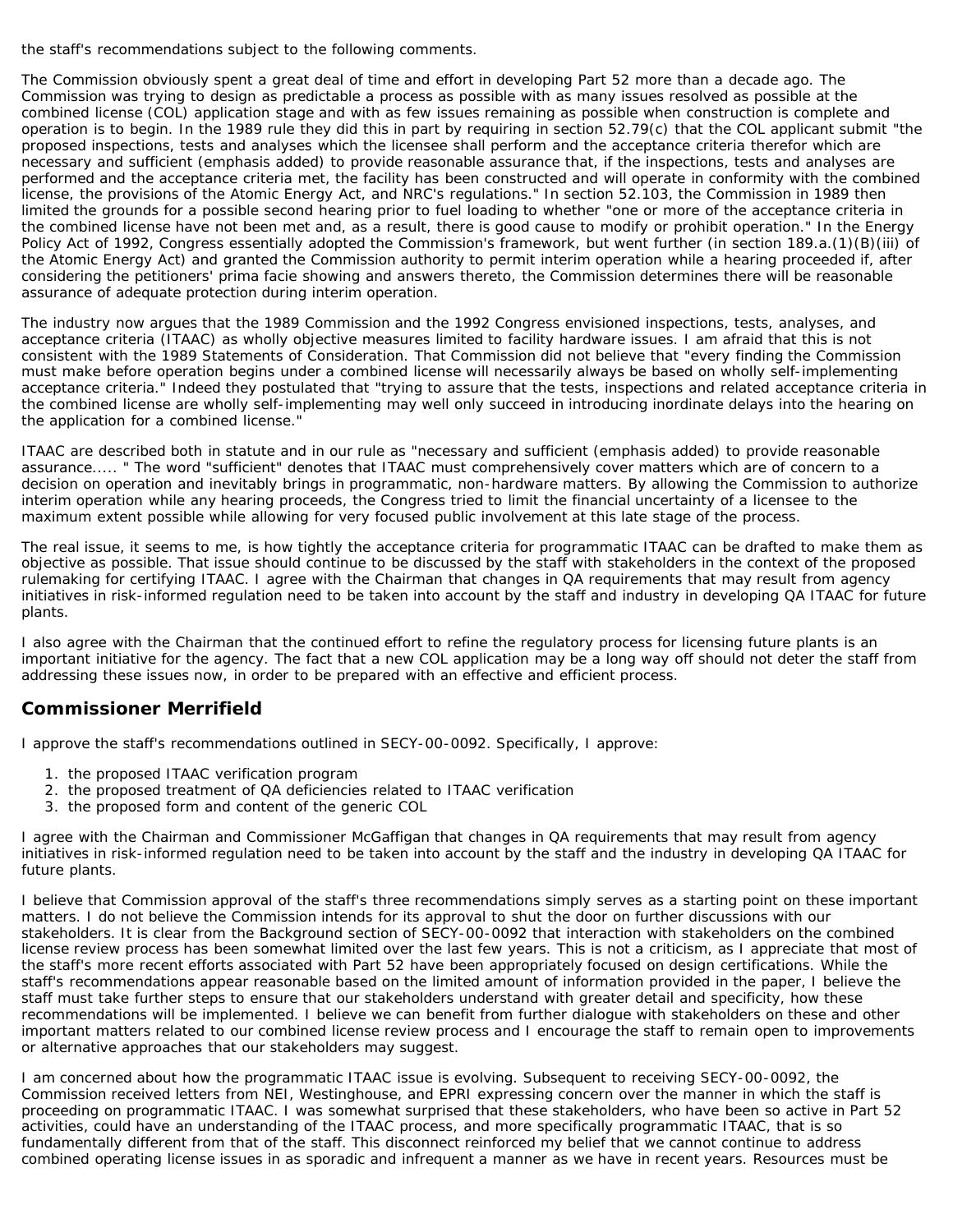applied to the combined license review process in a more consistent manner so that this and the other very important issues that form the regulatory infrastructure for Part 52 are promptly resolved and codified. We simply must ensure that the regulatory infrastructure is sound prior to receiving a new application. To do otherwise would be irresponsible.

In reviewing SECY-00-0092, I carefully reviewed the record associated with Part 52. I was surprised to find that while the staff has previously informed the Commission regarding its intentions associated with programmatic ITAAC, the basis for the staff's approach on programmatic ITAAC in the combined license review process has not, in my opinion, been thoroughly articulated. Furthermore, the Commission has not explicitly voted on the merits of the staff's approach. Thus, in order to get a better understanding of the staff's and the industry's positions on this important matter, I was briefed by NRR and OGC staff.

During the briefings, the staff presented a strong case for their approach on programmatic ITAAC. In the staff's view, Section 185.b. of the Atomic Energy Act provides the basis for their approach on programmatic ITAAC. The staff points to conforming language in 10 CFR 52.79 (c). Specifically, Section 185.b. states:

The Commission shall identify within the combined license the inspections, tests, and analyses, including those applicable to emergency planning, that the licensee shall perform, and the acceptance criteria that, if met, are necessary and sufficient to provide reasonable assurance that the facility has been constructed and will be operated in conformity with the license, the provisions of this Act, and the Commission's rules and regulations.

The staff broadly interprets this language, placing emphasis on the terms sufficient, operated, and rules and regulations to support their all-encompassing ITAAC approach on programmatic issues. Based on my review, I believe the staff's position on programmatic ITAAC is logical and defensible. From my perspective, the term "sufficient" denotes that ITAAC were intended to comprehensively cover both the hardware and programmatic matters necessary to provide the reasonable assurance described above.

Having said that, the above language is not particularly clear and thus could be subject to reasonable, yet differing interpretations. For example, if Congress intended a broad interpretation (i.e., to include programmatic issues) of what must be addressed as part of the ITAAC process, why did it specifically call out the programmatic issue of emergency planning? Also, in its letter of June 16, 2000, NEI emphasizes the word "facility" in the language, arguably lending some credence to their position that COL ITAAC apply only to hardware issues. I believe the term "operated" also lends itself to interpretation, especially with respect to how narrowly or broadly it should be applied. Thus, while I believe that the staff's position on programmatic ITAAC is logical and defensible, I am not yet convinced that it is the only logical and defensible position. Thus I believe that constructive dialogue between the NRC, the industry, and our stakeholders is absolutely essential. The staff should be open to stakeholder feedback and alternative approaches to this important issue. Subsequent to these discussions, the staff should formally provide the Commission with a recommendation as to how to proceed on programmatic ITAAC, the basis for this recommendation, a discussion of alternatives proposed by stakeholders, a legal analysis supporting the recommendation, and a thorough description of how the staff would implement its recommendation. This should serve to alleviate the uncertainty and differences of opinion that clearly exist on this important matter.

As we engage in constructive dialogue with our stakeholders on this matter, we must keep in mind what the intent of Congress was when it approved the Energy Policy Act of 1992, and what the Commission's intent was when it approved Part 52. There is no question in my mind that Congress and the Commission envisioned a reactor licensing process which protected public health and safety as well as the environment. There is also no question in my mind that Congress and the Commission intended for the NRC to have a sensible and stable procedural framework in place for the consideration of future designs, and to make it possible to resolve safety and environmental issues before plants are built, rather than after. In other words, both Congress and the Commission clearly believed it was in the best interests of our stakeholders to have a stable combined license review process that provided for early resolution of safety and environmental issues in licensing proceedings, and which eliminated the unpredictability and instability that plagued our Part 50 licensing process.

An issue at the heart of discussions related to the predictability and stability of the combined license review process is that of objective ITAAC acceptance criteria; an issue recognized by the Commission in its 1989 Statements of Consideration. Programmatic issues do not necessarily lend themselves to reasonably objective, precise ITAAC acceptance criteria. Thus, I am concerned that the staff's approach on programmatic ITAAC could, if not implemented in a disciplined manner, inappropriately introduce the instability and unpredictability that Part 52 and ITAAC were designed to eliminate. More specifically, if the staff proceeds with its broad approach to programmatic ITAAC in the combined license review process, it is likely that there will be acceptance criteria that are imprecise and less objective. Such acceptance criteria inherently lend themselves to interpretation, and thus introduce instability and unpredictability not only with respect to the NRC's inspection program but also with respect to requests for hearings as discussed in Section 189 of the Atomic Energy Act and 10 CFR 52.103 (b)(1). The imprecision or subjectivity of the acceptance criteria clearly make them more susceptible to inappropriate interpretations and challenges, increasing the likelihood of a request for a hearing prior to fuel loading as discussed in section 52.103(b)(1). In essence, unless reasonably precise and objective acceptance criteria can be developed for programmatic ITAAC, an intolerable level of instability and unpredictability will be inherent in the combined license review process, and that process will simply not live up to Congress' expectations when it approved the Energy Policy Act of 1992, or the Commission's expectations when it approved Part 52.

Thus, I understand and appreciate the concerns raised by EPRI, Westinghouse, and NEI. As I stated above, it is imperative that we promptly commence constructive dialogue with the industry and our stakeholders on the programmatic ITAAC issue. Most importantly, the staff should work with our stakeholders on developing, to the extent practical, acceptance criteria for programmatic ITAAC that are reasonably objective and precise. In addition to providing the Commission with the information discussed above, I believe the staff should also formally report back to the Commission on the success of efforts to bring